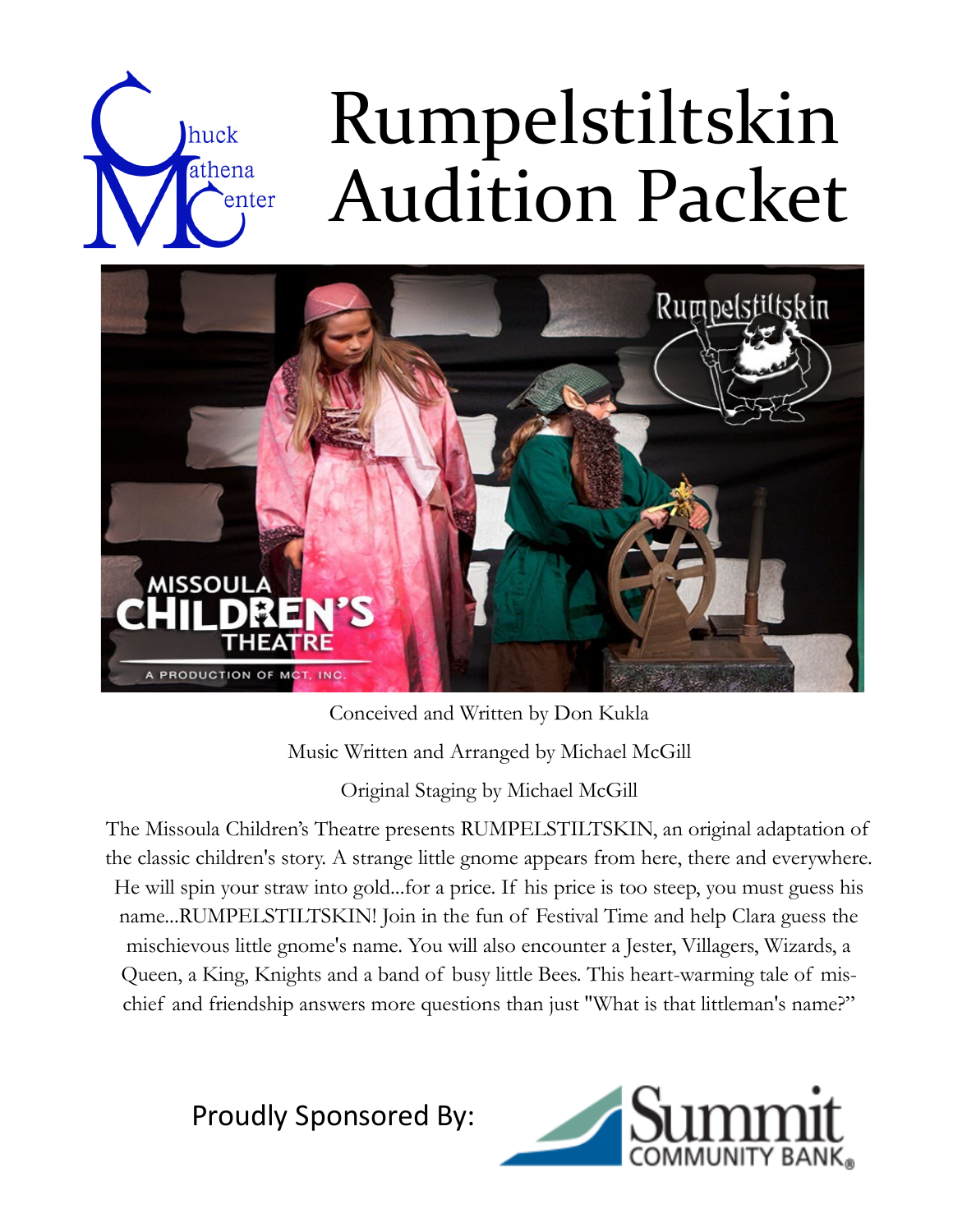### Missoula Children's Theatre Rumpelstiltskin

Audition Information **Rumpelstiltskin** 

#### **AGES OF THOSE AUDITIONING**

All MCT Tour shows are designed for students entering 1st grade through 12th grade. This is the optimum age range for our productions. There are roles especially suited for all ages, skill levels and experience levels.

#### **AUDITION INFORMATION**

10:00am to 12:00pm, Monday, July 18, 2022 - Chuck Mathena Center, 2 Stafford Commons, Princeton, WV 304-425-5128. All students must be present for the entire two-hour session. Arrive 10 minutes early!

#### **REHEARSALS**

Rehearsals are conducted every day from 9am to 11am and 11:30am to 2:30pm in the Rotunda Gallery and on CMC's stage. Rehearsal times are subject to change slightly. Although not all cast members are needed at every session, those auditioning must have a clear schedule for the entire week and if selected, must attend all rehearsals required for their role. A detailed rehearsal schedule is distributed at the conclusion of the audition. Cast members scheduled for the full 4½ hours of rehearsal are asked to bring a sack lunch, or snack, each day. Rehearsals are closed to parents/guardians.

#### **AUDITION PREPARATION/SCHEDULE**

No advance preparation is necessary, but a smile never hurts at an audition. Students should be ready to participate and have a good time! Please remember that everyone must stay the entire two hours of the audition. Auditions are closed to parents/guardians. Everyone must be present for the entire 2 hour audition. Due to time constraints, anyone missing the initial audition is not considered in the casting of the show.

#### **ASSISTANT DIRECTORS**

During the audition, four to six Assistant Directors (ADs), ages ten and older, are selected to help teach and direct the show early in the week as well as take on technical responsibilities at performance time. Their logistical help and creative ideas are a vital part of our process and the experience of the ADs can be just as valuable as that of any cast member. They are normally older students who do take part in the audition session. It is a common misconception that junior high and high school

students can only be involved in an AD capacity. Please note that there are roles in the show designed for older

#### **NUMBER OF STUDENTS CAST**

Approximately 50-60 students will be cast in the show. There is no guarantee that everyone who auditions will be cast.

#### **PERFORMANCE DATE AND TIME**

The performance is at 3pm, Saturday, July 23rd and is presented on stage at the Chuck Mathena Center, 2 Stafford Commons, Princeton, WV. The students in the cast must attend a mandatory dress rehearsal. Tickets sales begin May 23rd, 2022 \$18 Adults, \$15 Students. Performances run approximately 60-70 minutes. There is no intermission. The Missoula team sells t-shirts and music CDs following the performance. Greg Barnett Photography will also sell DVDs of the performance.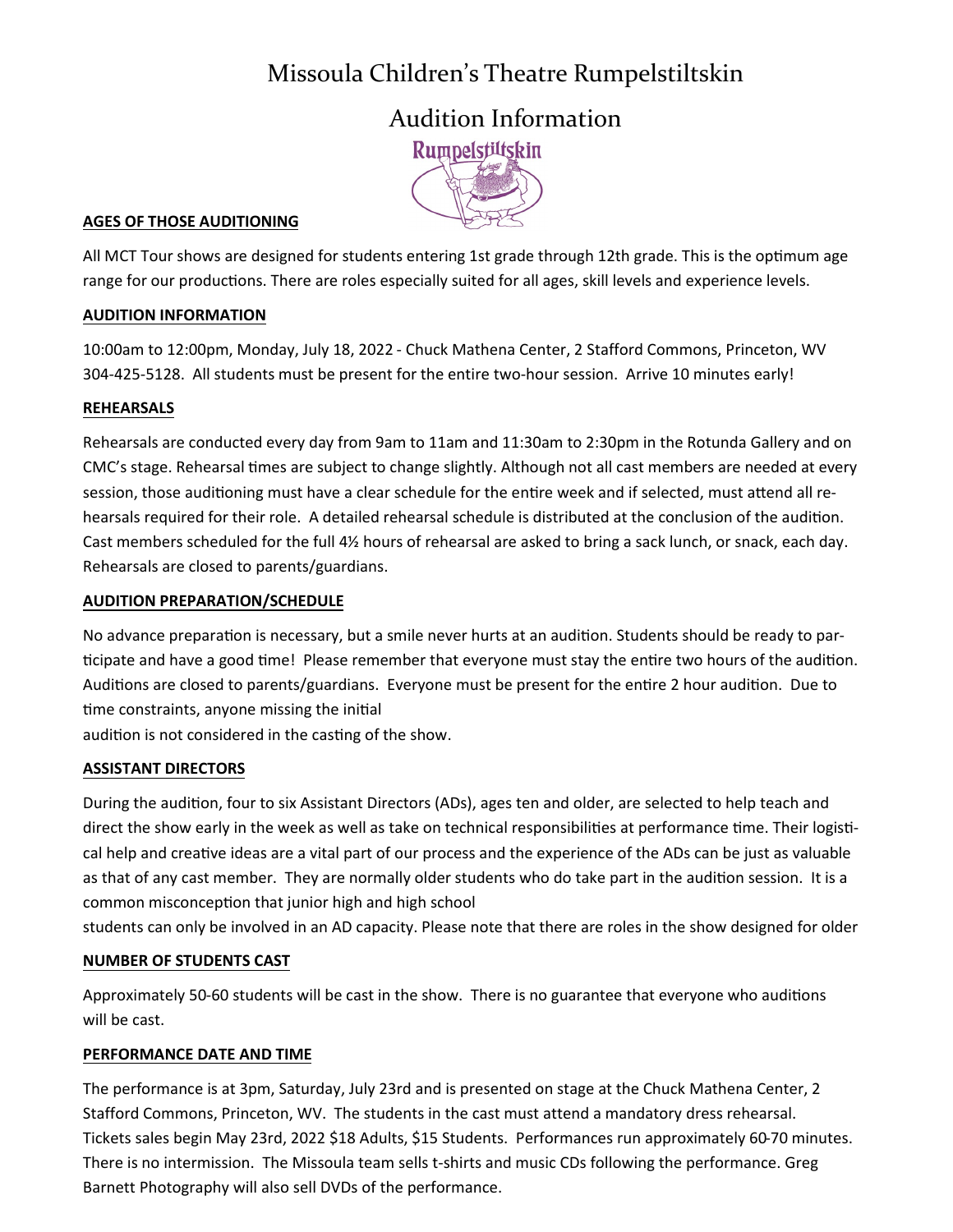# RUMPELSTILTSKIN AUDITION APPLICATION

Please Email, Fax, Mail or Return this form to CMC.

| <b>Student's Full Name</b>                  |                                           |        |      |  |  |  |
|---------------------------------------------|-------------------------------------------|--------|------|--|--|--|
| <b>Mailing Address:</b>                     |                                           |        |      |  |  |  |
| City:                                       |                                           | State: | Zip: |  |  |  |
| Phone:                                      | Cell:                                     |        |      |  |  |  |
| Email:                                      |                                           |        |      |  |  |  |
| <b>School Student Attends:</b>              |                                           |        |      |  |  |  |
| Age/Birthday:                               | Grade Entering for 2022-2023 School Year: |        |      |  |  |  |
| <b>Parent/Guardian First and Last Name:</b> |                                           |        |      |  |  |  |

Chuck Mathena Center - Rumpelstiltskin Audition Permission Slip

| My student,                                                                                            | , has permission to attend |
|--------------------------------------------------------------------------------------------------------|----------------------------|
| the audition for "Rumplestiltskin" Monday, July 18, 2022, from 10am to 12pm at Chuck Mathena Center, 2 |                            |
| Stafford Commons, Princeton, WV.                                                                       |                            |

I understand that, if selected for the play, my student must attend rehearsals from 9am to 2:30pm, Monday through Friday. They must attend the dress rehearsal and performance on Saturday, July 23, 2021. Student receives no financial compensation for their performance. I give CMC my permission for my student to be photographed/video/audio taped for the purpose of resale with all proceeds benefiting CMC.

I understand no student is excused from rehearsals or performances for other activities, practices, appointments, etc., and must keep this week completely free for this residency.

I understand, if my student is cast, I must purchase tickets for the performance if I choose to attend.